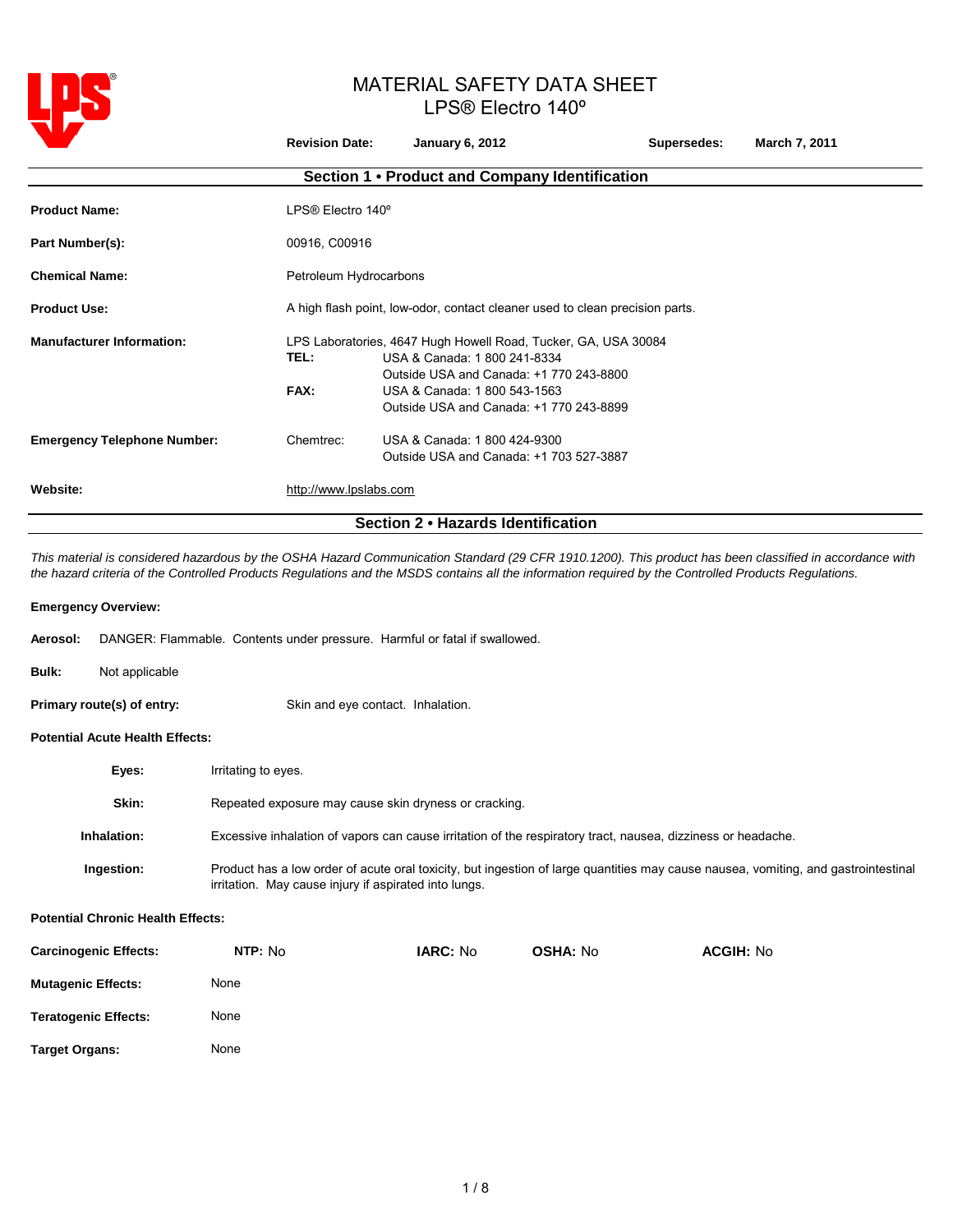

**Revision Date: January 6, 2012 Supersedes: March 7, 2011**

**Medical conditions aggravated by exposure:**

immediately.

Persons with pre-existing central nervous system (CNS) disease, neurological conditions, skin disorders, chronic respiratory diseases, or impaired liver or kidney function should avoid exposure.

#### **Signs and Symptoms**

Stinging in eyes. Repeated or prolonged skin contact can cause redness, irritation, and scaling of the skin (dermatitis). Breathing of high vapor concentrations may cause headaches, stupor, irritation of throat and eyes, and kidney effects.

| Section 3 • Composition / Information on Ingredients |                                                                                                                                                                                                                                                                                    |                                |                       |  |  |
|------------------------------------------------------|------------------------------------------------------------------------------------------------------------------------------------------------------------------------------------------------------------------------------------------------------------------------------------|--------------------------------|-----------------------|--|--|
|                                                      | <b>Component</b>                                                                                                                                                                                                                                                                   | <b>CASRN</b>                   | <b>Weight Percent</b> |  |  |
|                                                      | Naphtha (Petroleum), Hydrotreated Heavy                                                                                                                                                                                                                                            | 64742-48-9                     | 70 - 80%              |  |  |
|                                                      | 3-Methoxy-3-Methylbutan-1-ol                                                                                                                                                                                                                                                       | 56539-66-3                     | $20 - 30\%$           |  |  |
|                                                      | Carbon Dioxide                                                                                                                                                                                                                                                                     | 124-38-9                       | $1 - 5%$              |  |  |
|                                                      |                                                                                                                                                                                                                                                                                    | Section 4 . First Aid Measures |                       |  |  |
| Eyes:                                                | Check for and remove contact lenses. If irritation or redness develops, flush eyes with cool, clean, low pressure water for at least 15<br>minutes. Hold eyelids apart to ensure complete irrigation of the eye and eyelid tissue. DO NOT use eye ointment. Seek medical attention |                                |                       |  |  |

**Skin:** Remove contaminated shoes and clothing. Clean affected area thoroughly with mild soap and water. DO NOT use ointments. Seek medical attention if irritation persists.

### **Inhalation:** Immediately move victim to fresh air. If victim is not breathing, immediately begin rescue breathing. If heart has stopped, immediately begin cardiopulmonary resuscitation (CPR). If breathing is difficult, seek medical attention immediately.

**Ingestion:** DO NOT induce vomiting unless directed to do so by medical personnel. Never give anything by mouth to an unconscious person. If spontaneous vomiting is about to occur, place victim's head below knees. If victim is drowsy or unconscious, place on the left side with head down. DO NOT leave victim unattended. Seek medical attention immediately.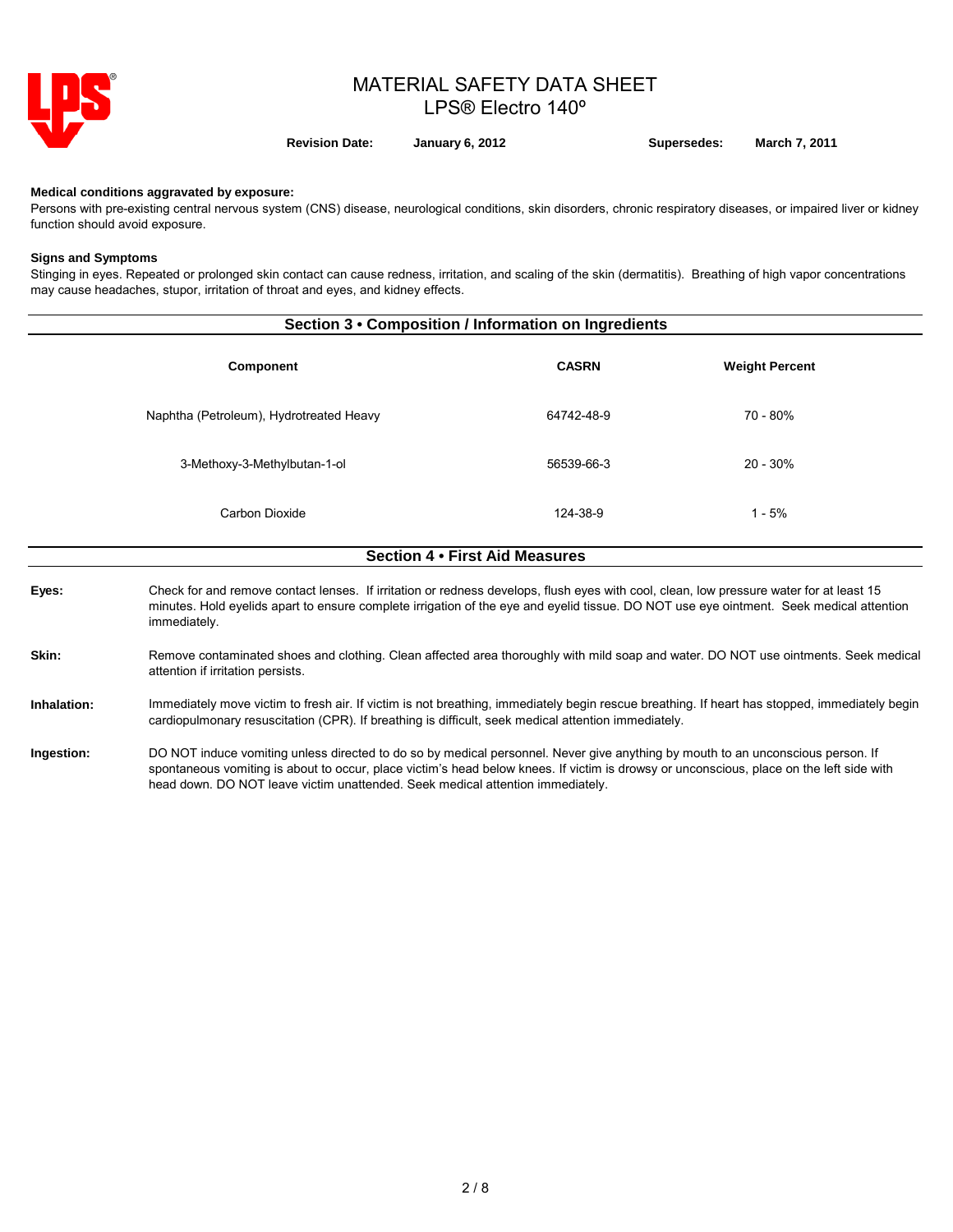

**Special** 

# MATERIAL SAFETY DATA SHEET LPS® Electro 140º

|                                              | <b>Revision Date:</b>                                                          | <b>January 6, 2012</b>                                                                                                                                                                                                                                                                                                                                                 | Supersedes: | March 7, 2011 |  |  |  |
|----------------------------------------------|--------------------------------------------------------------------------------|------------------------------------------------------------------------------------------------------------------------------------------------------------------------------------------------------------------------------------------------------------------------------------------------------------------------------------------------------------------------|-------------|---------------|--|--|--|
|                                              |                                                                                | Section 5 . Fire Fighting Measures                                                                                                                                                                                                                                                                                                                                     |             |               |  |  |  |
| <b>Products of Combustion:</b>               |                                                                                | Carbon monoxide and carbon dioxide.                                                                                                                                                                                                                                                                                                                                    |             |               |  |  |  |
| <b>General Fire Hazards:</b>                 |                                                                                | High heat will cause product to boil, evolving vapor that could cause explosive rupture of closed containers.                                                                                                                                                                                                                                                          |             |               |  |  |  |
| Firefighting media:                          |                                                                                | SMALL FIRE: Use DRY chemical powder.<br>LARGE FIRE: Use CO2, water spray, fog or foam. Cool containing vessels with water jet in order to prevent<br>pressure build-up, auto-ignition or explosions.                                                                                                                                                                   |             |               |  |  |  |
| Sensitivity to Impact:                       | None                                                                           | <b>Sensitivity to Static Discharge:</b>                                                                                                                                                                                                                                                                                                                                | Yes         |               |  |  |  |
| <b>Protection Clothing (Fire):</b>           |                                                                                | Firefighters must use full bunker gear including NIOSH-approved positive pressure self-contained breathing<br>apparatus to protect against potential hazardous combustion or decomposition products and oxygen deficiencies.<br>Evacuate area and fight the fire from a maximum distance or use unmanned hose holders or monitor nozzles.                              |             |               |  |  |  |
| <b>Special Remarks on Explosion Hazards:</b> | Aerosols may explode upon heating, spread fire and overcome sprinkler systems. |                                                                                                                                                                                                                                                                                                                                                                        |             |               |  |  |  |
|                                              |                                                                                | Section 6 · Accidental Release Measures                                                                                                                                                                                                                                                                                                                                |             |               |  |  |  |
| <b>Containment Procedures:</b>               | <b>Small Spill and Leak:</b>                                                   | Eliminate ignition sources. Absorb with an inert material and dispose of properly.                                                                                                                                                                                                                                                                                     |             |               |  |  |  |
|                                              | Large Spill and Leak:                                                          | Eliminate ignition sources. Secure the area and control access. Dike far ahead of a liquid spill to<br>ensure complete collection. Pick up free liquid for disposal using absorbent pads, sand, or other<br>inert non-combustible absorbent materials. Place into appropriate waste containers for later<br>disposal.                                                  |             |               |  |  |  |
| <b>Clean-Up Procedures:</b>                  |                                                                                | Recover free product and place in a suitable container for disposal.                                                                                                                                                                                                                                                                                                   |             |               |  |  |  |
| <b>Evacuation Procedures:</b>                |                                                                                | Ventilate area of leak or spill. Keep unnecessary and unprotected people away.                                                                                                                                                                                                                                                                                         |             |               |  |  |  |
| <b>Special Procedures:</b>                   |                                                                                | Remove all sources of ignition. Ventilate area. Wear personal protective equipment during cleanup.                                                                                                                                                                                                                                                                     |             |               |  |  |  |
|                                              |                                                                                | Section 7 . Handling and Storage                                                                                                                                                                                                                                                                                                                                       |             |               |  |  |  |
| Handling:                                    |                                                                                | DO NOT spray into or around ignition sources. DO NOT allow material to come in contact with eyes or skin. Wear appropriate protective<br>dealership and the contract of the contract of the contract of the contract of the subject of the subject of the subject of the Media (Media) (All and Media) (All and Media) (All and Media) (All and Media) (All and Media) |             |               |  |  |  |

- equipment during handling. Keep container closed. Avoid breathing vapors or mists. Use only with adequate ventilation. Wash thoroughly after handling.
- **Storage:** Keep container in a cool, well-ventilated area. Avoid all sources of ignition (spark or flame). Store between 40°F and 120°F (4.4°C and 49°C).

## **Precautions to be taken in handling and storage:**

Store aerosols as Level 3 Aerosol (NFPA 30B). Store all materials in a dry, well-ventilated area. Avoid breathing vapors.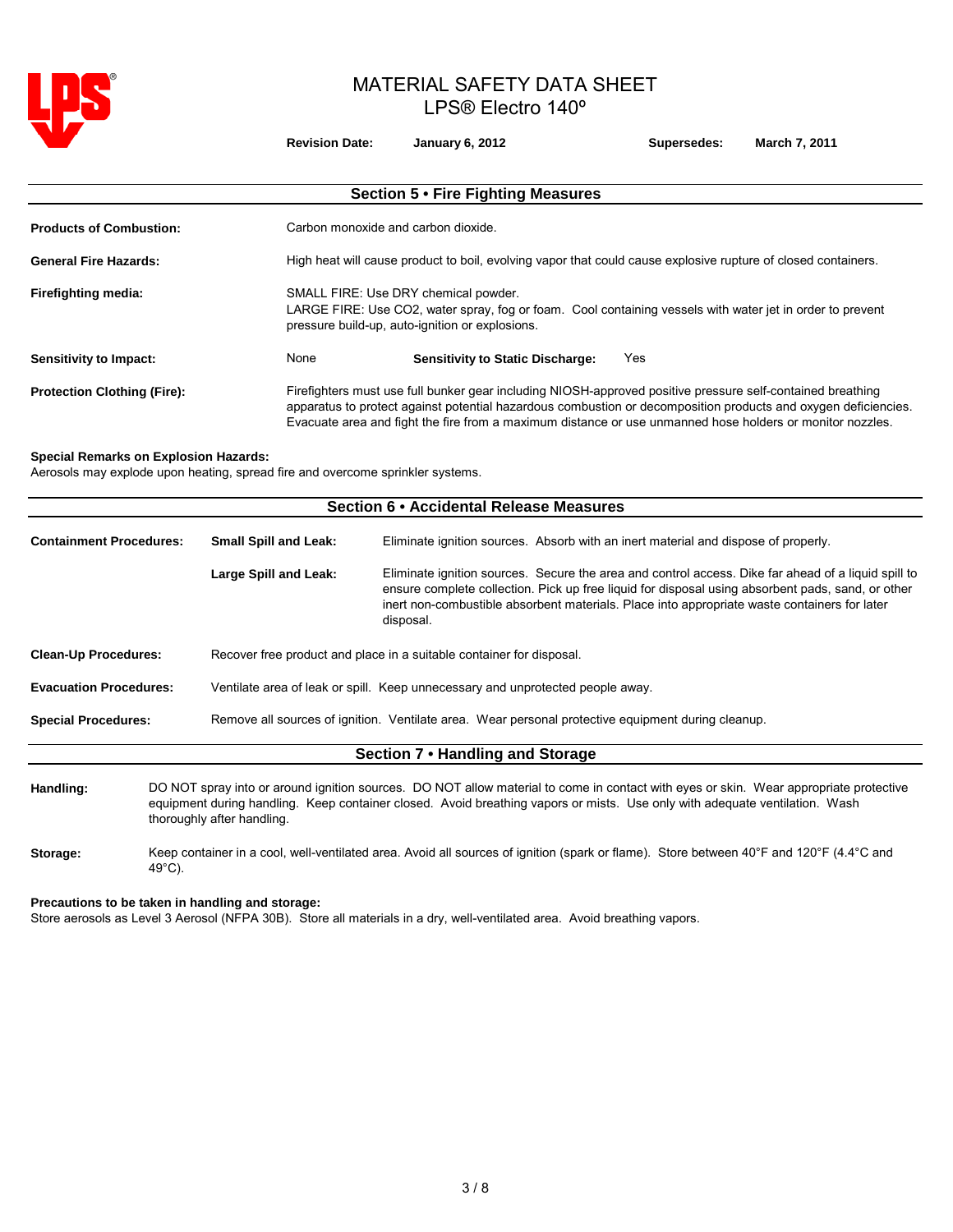

**Revision Date: January 6, 2012 Supersedes: March 7, 2011**

# **Section 8 • Exposure Controls / Personal Protection**

## **Exposure Guidelines:**

| Component                               | <b>CASRN</b> | <b>OSHA</b>               | <b>ACGIH</b>                                                 | <b>NIOSH</b>                                                    | <b>Supplier</b> |
|-----------------------------------------|--------------|---------------------------|--------------------------------------------------------------|-----------------------------------------------------------------|-----------------|
| Naphtha (Petroleum), Hydrotreated Heavy | 64742-48-9   | 5 mg/m3 (oil mist)<br>PEL | 5 mg/m3 (oil mist) TLV<br>10 mg/m3 (oil mist)<br><b>STEL</b> | 5 mg/m3 (oil mist)<br>TWA<br>10 mg/m3 (oil mist)<br><b>STEL</b> | 171 ppm TWA     |
| 3-Methoxy-3-Methylbutan-1-ol            | 56539-66-3   | Not established           | Not established                                              | Not established                                                 | None reported   |
| Carbon Dioxide                          | 124-38-9     | 5000 ppm PEL              | 5000 ppm TLV<br>30000 ppm STEL                               | 5000 ppm TWA<br>30000 ppm STEL                                  | None reported   |

**Engineering Controls:** Provide general and/or local exhaust ventilation to keep exposures below the exposure guidelines listed above.

## **Personal protective equipment**

| Eye protection:                                  | Safety glasses with side shields conforming to appropriate regulations. Eye wash fountain and emergency shower facilities are<br>recommended.                                                                                                                                                                                                          |
|--------------------------------------------------|--------------------------------------------------------------------------------------------------------------------------------------------------------------------------------------------------------------------------------------------------------------------------------------------------------------------------------------------------------|
| Hand protection:                                 | Normally no hand protection is required; however, if product will be sprayed for an extended period, "overspray" onto skin may<br>occur. If so, wear chemical resistant gloves conforming to appropriate regulations. Please observe the instructions regarding<br>permeability and breakthrough time that are provided by the supplier of the gloves. |
| <b>Respiratory protection:</b>                   | Typical use of this product under normal conditions does not require the use of respiratory protection. If airborne concentrations<br>are above the applicable exposure limits (listed above), use NIOSH approved respiratory protection (i.e. organic vapor<br>cartridge).                                                                            |
| <b>General Hygiene</b><br><b>Considerations:</b> | Wash thoroughly after handling. Have eye-wash facilities immediately available.                                                                                                                                                                                                                                                                        |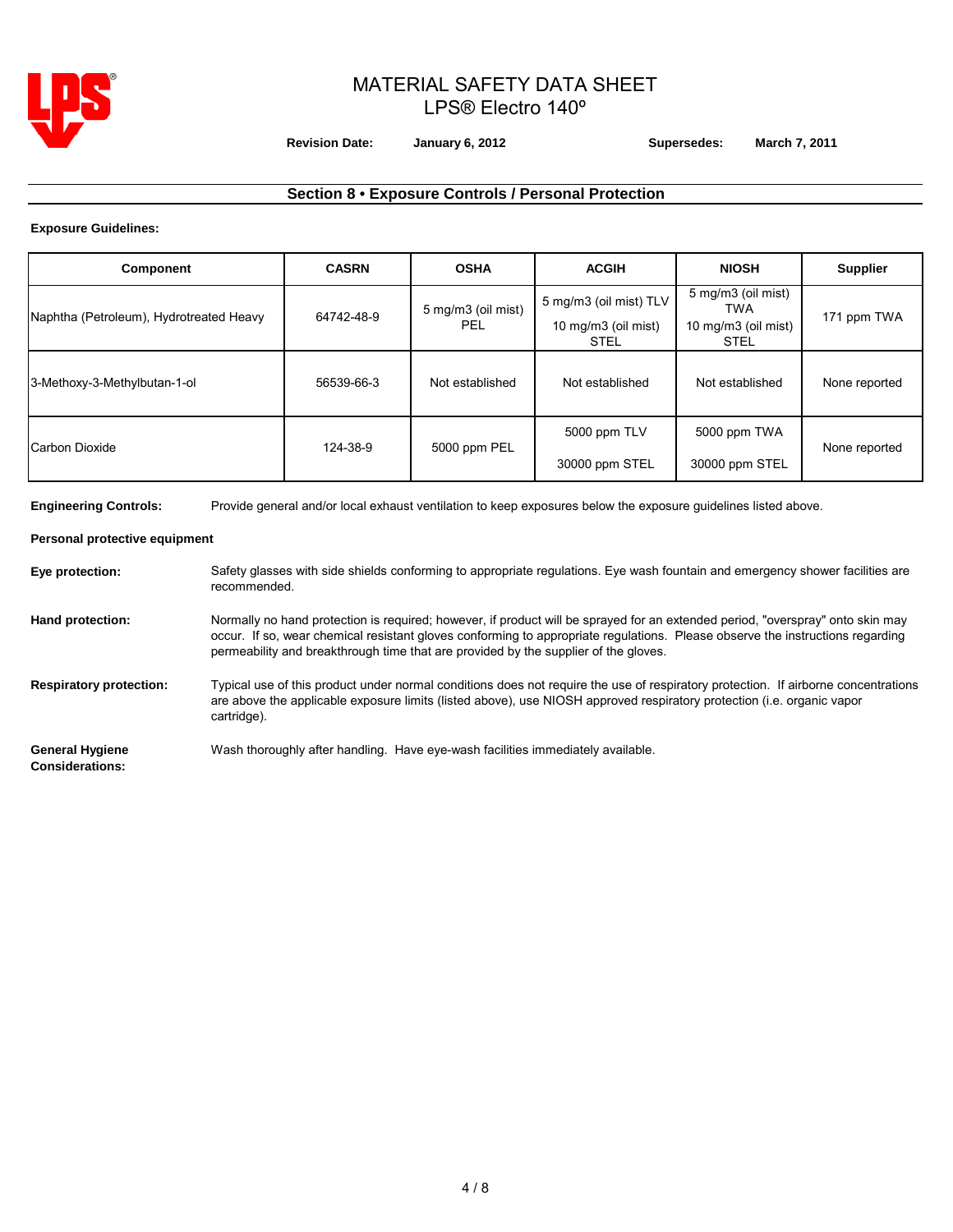

**Revision Date: January 6, 2012 Supersedes: March 7, 2011**

|                                |                  |                                                                                                                             | Section 9 . Physical and Chemical Properties     |                    |                                   |  |
|--------------------------------|------------------|-----------------------------------------------------------------------------------------------------------------------------|--------------------------------------------------|--------------------|-----------------------------------|--|
| Appearance:                    | Liquid           |                                                                                                                             | Color:                                           | Clear, colorless   |                                   |  |
| Odor:                          | Mild, ether-like |                                                                                                                             | <b>Evaporation Rate:</b>                         | $< 0.1$ (BuAc = 1) |                                   |  |
| <b>Solubility Description:</b> | 25% in water     |                                                                                                                             | <b>Flash Point:</b>                              |                    | > 60°C (140°F) - dispensed liquid |  |
| <b>Boiling Point:</b>          | 174°C (345°F)    |                                                                                                                             | <b>Flash Point Method:</b>                       | Tag-Closed Cup     |                                   |  |
| Specific Gravity (H2O=1):      |                  | $0.78 - 0.81$ @ 20°C                                                                                                        | <b>Decomposition Temperature:</b>                | Not established    |                                   |  |
| Vapor Density (air $= 1$ ):    | 5.1              |                                                                                                                             | Auto ignition temperature:                       |                    | $> 260^{\circ}$ C (500°F)         |  |
| Vapor Pressure:                |                  | 0.49 mm Hg @ $20^{\circ}$ C                                                                                                 | Flammable limits (estimated):                    | LOWER:<br>UPPER:   | 1.2%<br>13.1%                     |  |
| <b>Rule 1171 PPc:</b>          | Not established  |                                                                                                                             | <b>Partition Coefficient</b><br>(octanol/water): | < 1                |                                   |  |
| V.O.C. Content:                | Bulk:            | Aerosol: 96.8% per State & Federal<br><b>Consumer Product Regulations;</b><br>775 g/L per SCAQMD Rule 102<br>Not applicable | <b>Odor Threshold:</b>                           | Not established    |                                   |  |
| <b>Melting Point:</b>          | Not established  |                                                                                                                             | <b>Viscosity:</b>                                | Not established    |                                   |  |
| pH:                            | Not applicable   |                                                                                                                             | <b>Volatiles:</b>                                | 100%               |                                   |  |
| <b>Heat of combustion:</b>     | $>$ 30 kJ/g      |                                                                                                                             |                                                  |                    |                                   |  |
|                                |                  |                                                                                                                             | Section 10 . Stability and Reactivity            |                    |                                   |  |
| <b>Chemical Stability:</b>     |                  | Product is stable under recommended storage conditions.                                                                     |                                                  |                    |                                   |  |

Conditions to Avoid: Keep away from heat and ignition sources. Avoid exposure to direct sunlight for extended periods and temperature in excess of 122°F (50°C).

**Incompatibility:** Extremely reactive or incompatible with oxidizing agents.

**Hazardous Decomposition:** Combustion will generate smoke, possibly thick and choking, resulting in zero visibility and combustion products include carbon monoxide and carbon dioxide.

Hazardous Polymerization: Will not occur.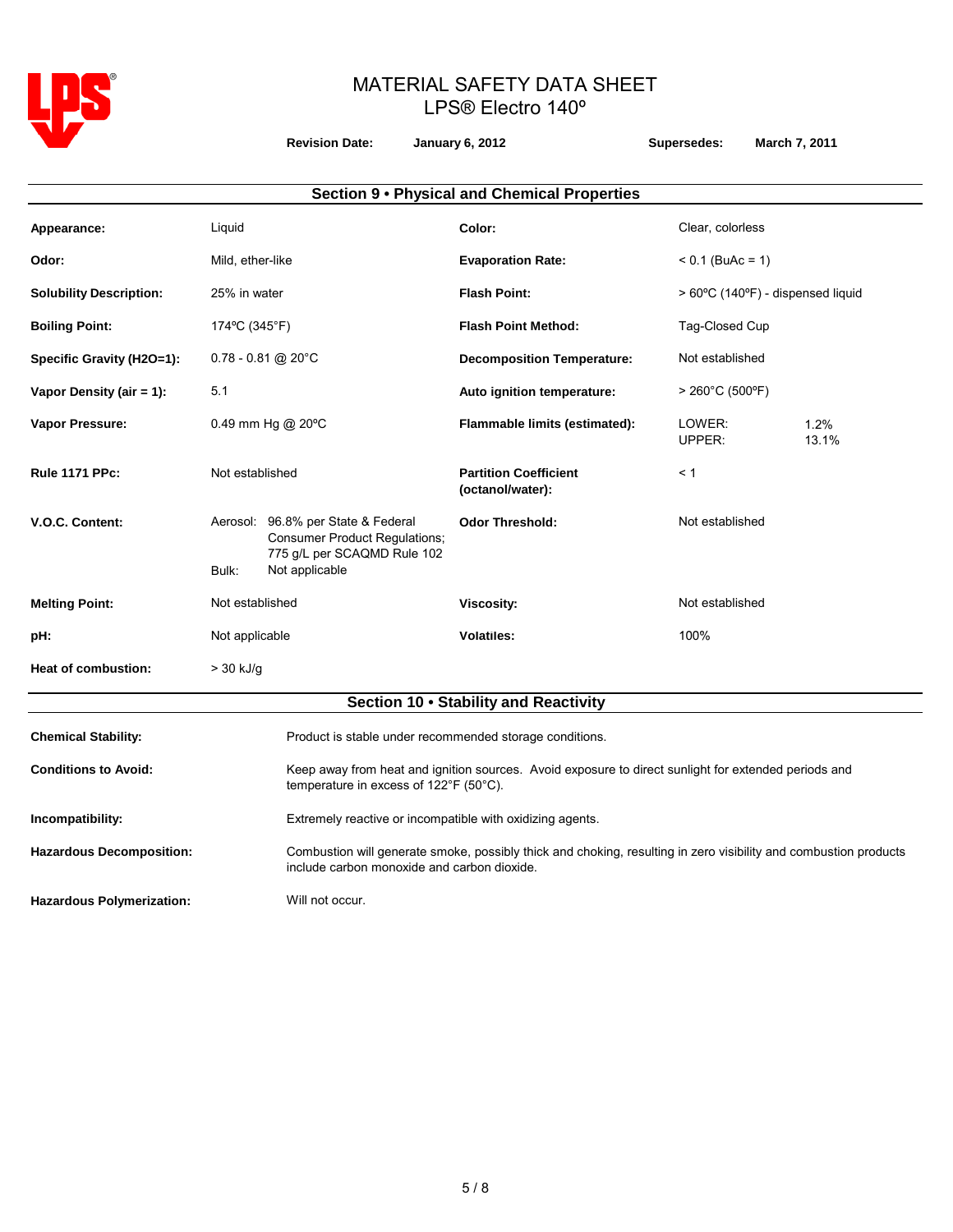

**Revision Date: January 6, 2012 Supersedes: March 7, 2011**

# **Section 11 • Toxicological Information**

### **Acute and Chronic Toxicity**

#### **A: General Product Information**

An acute toxicity study of this product has not been conducted. Information given in this section relates only to individual constituents contained in this preparation.

## **B: Component Analysis**

| Component                               | <b>CASRN</b> | <b>LC-50</b>                  | <b>LD-50</b>                |
|-----------------------------------------|--------------|-------------------------------|-----------------------------|
| Naphtha (Petroleum), Hydrotreated Heavy | 64742-48-9   | Not established               | $>$ 10000 mg/kg / oral*     |
|                                         |              |                               | $>$ 3160 mg/kg / dermal*    |
| 3-Methoxy-3-Methylbutan-1-ol            | 56539-66-3   | Not established               | 4.3 g/kg / oral / rat       |
|                                         |              |                               | > 2000 mg/kg / dermal / rat |
| Carbon Dioxide                          | 124-38-9     | 470000 ppm / rat / 30 minutes | Not appropriate             |

\* Supplier Data

## **Section 12 • Ecological Information**

| Mobility:                         | Not established | Persistence / Degradability: | Only slightly biodegradable |
|-----------------------------------|-----------------|------------------------------|-----------------------------|
| <b>Bioaccumulative potential:</b> | Not established | Other adverse effects:       | None known                  |

Ecological studies have not been conducted for this product. The following information is available for component(s) of this product.

#### **Ecotoxicity**

| <b>Effects on Organisms</b>                                                                                                                   | <b>Component</b>             | <b>CASRN</b> | <b>Test</b> | <b>Species</b>  | <b>Results</b> |  |
|-----------------------------------------------------------------------------------------------------------------------------------------------|------------------------------|--------------|-------------|-----------------|----------------|--|
| <b>Acute Toxicity on Fishes</b>                                                                                                               | 3-Methoxy-3-Methylbutan-1-ol | 56539-66-3   | 48-hr LC50  | Oryzias Latipes | 7,400 ppm*     |  |
| <b>Acute Toxicity on Daphnia</b>                                                                                                              |                              |              |             |                 |                |  |
| <b>Bacterial Inhibition</b>                                                                                                                   | No data available            |              |             |                 |                |  |
| Growth inhibition of algae                                                                                                                    |                              |              |             |                 |                |  |
| <b>Bioaccumulation in fish</b><br>$\begin{array}{ccccccccccccccccc} \cdots & \cdots & \cdots & \cdots & \cdots & \cdots & \cdots \end{array}$ |                              |              |             |                 |                |  |

\* Supplier Data

For the 64742-48-9 component, no toxicity has been observed in water due to extremely low water solubility. If material is spilled on soil, some potential toxic effects could occur before biodegradation could remove material.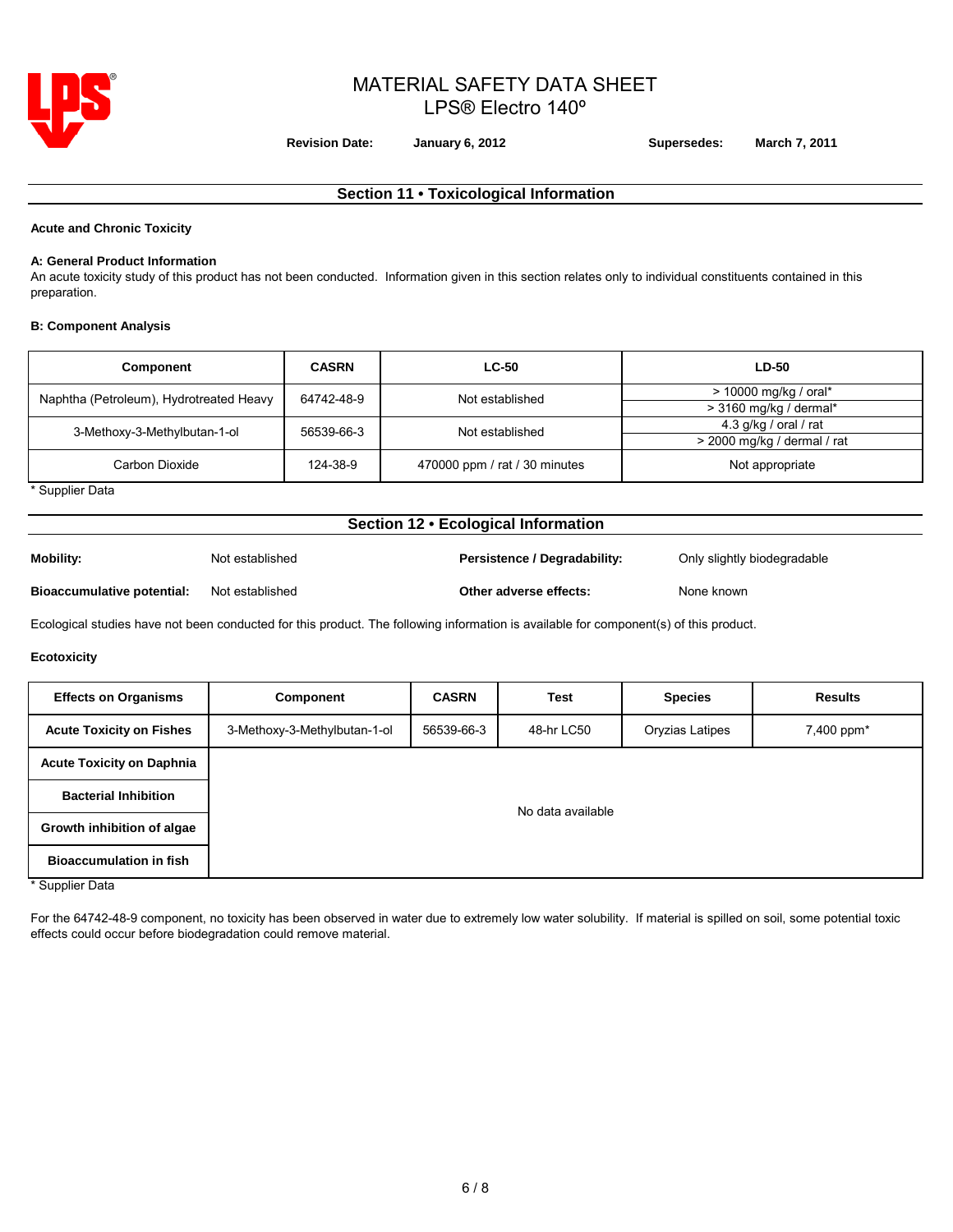

**Revision Date: January 6, 2012 Supersedes: March 7, 2011**

# **Section 13 • Disposal Considerations** Waste Status: Aerosol cans, if depressurized and emptied to less than 1 inch (2.54 cm) of fluid contents, are classified as non-hazardous waste under 40 CFR 261.7 (U.S.). If disposed of in its received form, the aerosol product carries the waste code D003 (U.S.). **Disposal:** Waste must be disposed of in accordance with any and all applicable environmental control rules and/or regulations. **Note:** Chemical additions to, processing of, or otherwise altering this material may make this waste management information inaccurate, incomplete, or otherwise inappropriate. Furthermore, state and local waste disposal requirements may be more restrictive than federal laws and regulations.

# **Section 14 • Transport Information**

| D.O.T. Ground       | <b>Shipping Name:</b>        | <b>Consumer Commodity</b> | UN No.:                     | <b>NA</b>            |  |
|---------------------|------------------------------|---------------------------|-----------------------------|----------------------|--|
|                     | <b>Hazard Class:</b>         | ORM-D                     | <b>Technical Name:</b>      | <b>NA</b>            |  |
|                     | Subclass:                    | <b>NA</b>                 | <b>Hazard Label:</b>        | ORM-D Already on box |  |
|                     | <b>Packing Group:</b>        | <b>NA</b>                 |                             |                      |  |
|                     | UN No.:                      | 1950                      | <b>ADR Class:</b>           | 2.1                  |  |
| <b>Road/Rail -</b>  | <b>Packing Group:</b>        | <b>NA</b>                 | <b>Classification Code:</b> | 5F                   |  |
| <b>ADR/RID</b>      | Name and description:        | AEROSOLS, flammable       | <b>Hazard ID No.:</b>       | <b>NA</b>            |  |
|                     | Labeling:                    | 2.1                       | <b>Technical Name:</b>      | <b>NA</b>            |  |
|                     | UN No.:                      | 1950                      | <b>Class:</b>               |                      |  |
|                     | <b>Shipping Name:</b>        | Aerosols                  | <b>Subsidiary Risk:</b>     | 2.1                  |  |
| <b>IIMDG-IMO</b>    | Labeling:                    |                           | <b>Packing Group:</b>       | <b>NA</b>            |  |
|                     | <b>Packing Instructions:</b> | P003, LP02                | EmS:                        | F-D. S-U             |  |
|                     | Marine pollutant:            | No                        | <b>Technical Name:</b>      | <b>NA</b>            |  |
|                     | UN No.:                      | 1950                      | Class:                      | 2.1                  |  |
| <b>IATA - ICAO:</b> | <b>Shipping Name:</b>        | Aerosols, flammable       | Subclass:                   | <b>NA</b>            |  |
|                     | <b>Packing Instructions:</b> | 203, Y203 (Ltd. Qty.)     | <b>Packing Group:</b>       | <b>NA</b>            |  |
|                     | Labeling:                    | Flammable Gas             | <b>Technical Name:</b>      | <b>NA</b>            |  |

The preceding information is subject to change and must be verified prior to shipment. It is the responsibility of anyone offering hazardous materials for shipment to ensure compliance with all applicable regulations.

# **Section 15 • Regulatory Information**

**U.S. Federal Regulations**

**RCRA Hazardous Waste No.:**  D003

**Comprehensive Environmental Response, Compensation and Liability Act of 1980 (CERCLA):** None

## **Toxic Substances Control Act (TSCA):**

All components of this product are TSCA inventory listed and/or are exempt.

**Superfund Amendments and Reauthorization Act (SARA) Title III SARA Section 311/312 (40 CFR 370) Hazard Categories:**  Sudden Release of Pressure, Fire Hazard, Immediate (Acute) Health Hazard, Delayed (Chronic) Health Hazard

**This product contains the following toxic chemical(s) subject to reporting requirements of SARA Section 313 (40 CFR 372):**  No individual section 313 component is present at or above 1%.

**Section 112 Hazardous Air Pollutants (HAPs):** None